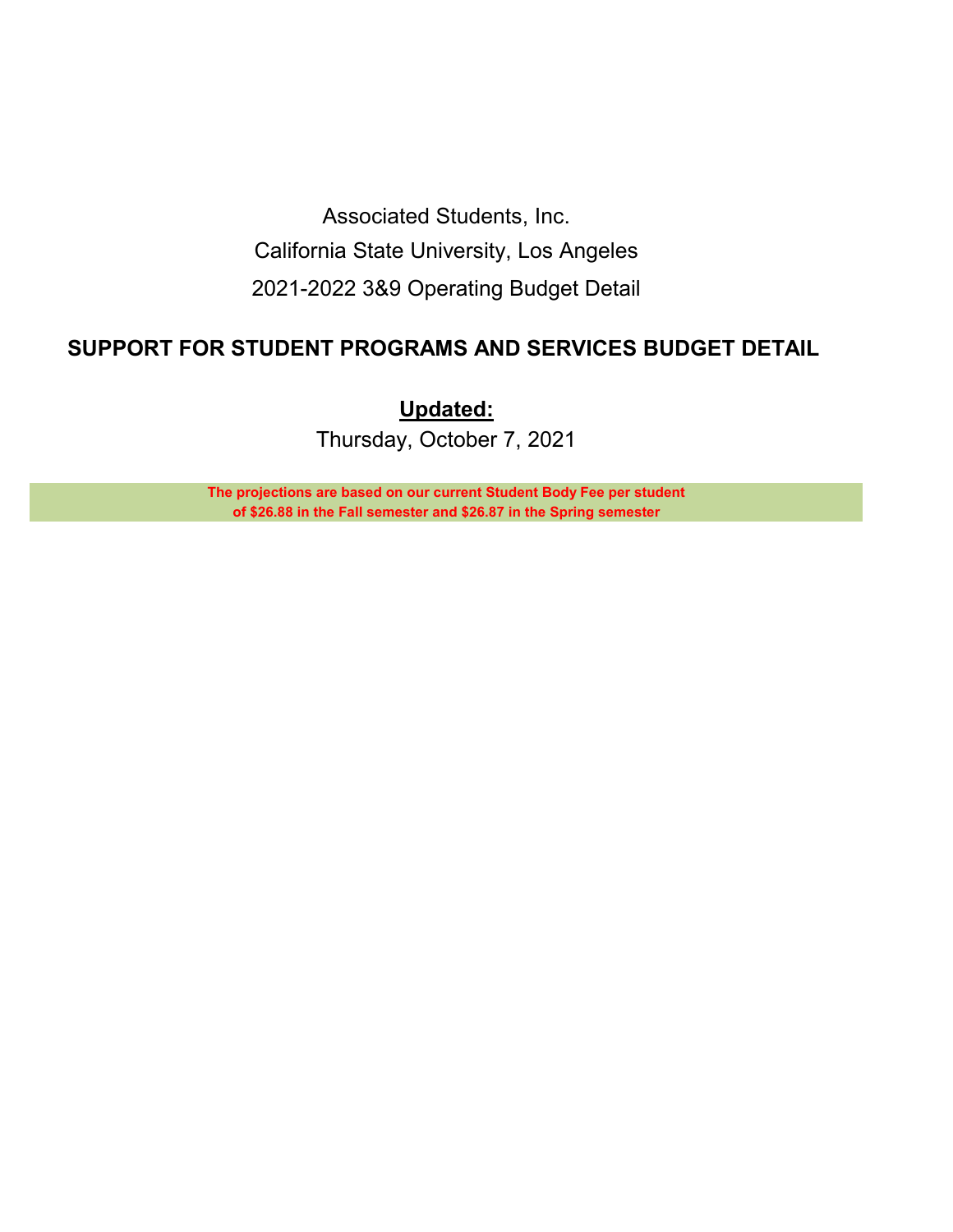#### **REVENUE**

#### **Current Year Spending \$ 2,100,354.09**

#### **Interest Income** \$ 2,000.00

| 803 | Los Angeles Investment Fund (L.A.I.F.) - The State Treasurer also provides investment<br>vehicles that may be used for CSU funds. The Local Agency Investment Fund (LAIF) is<br>used by the State Treasurer to invest local agency funds. 508002-00001-780000 |
|-----|---------------------------------------------------------------------------------------------------------------------------------------------------------------------------------------------------------------------------------------------------------------|
| 803 | Investment Income (pool) - 508000-00001-780000                                                                                                                                                                                                                |

# Student & University Support Revenue  $\qquad \qquad$  2,250.00 853 Locker Revenue \$ 2,000.00 580901 781100 00001 2032 806 Miscellaneous Revenue **\$** 5 580840 781100 00001 2033 805 Movie Ticket Sales \$ 250.00 580901 781100 00001 2021 865 Sea World Ticket Sales **5 and 1997** Sea World Ticket Sales **5 and 1997** Sea  $\sim$ 580901 781100 00001 2002 861 Consignment Sales 5 and  $\sim$  5 and  $\sim$  5 and  $\sim$  5 and  $\sim$  5 and  $\sim$  5 and  $\sim$  5 and  $\sim$  5 and  $\sim$  5 and  $\sim$  5 and  $\sim$  5 and  $\sim$  5 and  $\sim$  5 and  $\sim$  5 and  $\sim$  5 and  $\sim$  5 and  $\sim$  5 and  $\sim$  5 and  $\sim$  5 580901 781100 00001 2011 Commissions (Knott Ticket Sales) \$ - Knott Ticket Sales 580901 781100 00001 2035 Knott Scary Farm Ticket Sales 580901 781100 00001 2037 L.A. Dodgers Tickets  $\$\$ 580901 781100 00001 2003 L.A. Galaxy Tickets  $\S$ 580901 781100 00001 2004 L.A. Laker Ticket Sales \$ 580901 781100 00001 2038 874 Music Concerts & Events  $\frac{1}{2}$  -580901 781100 00001 2039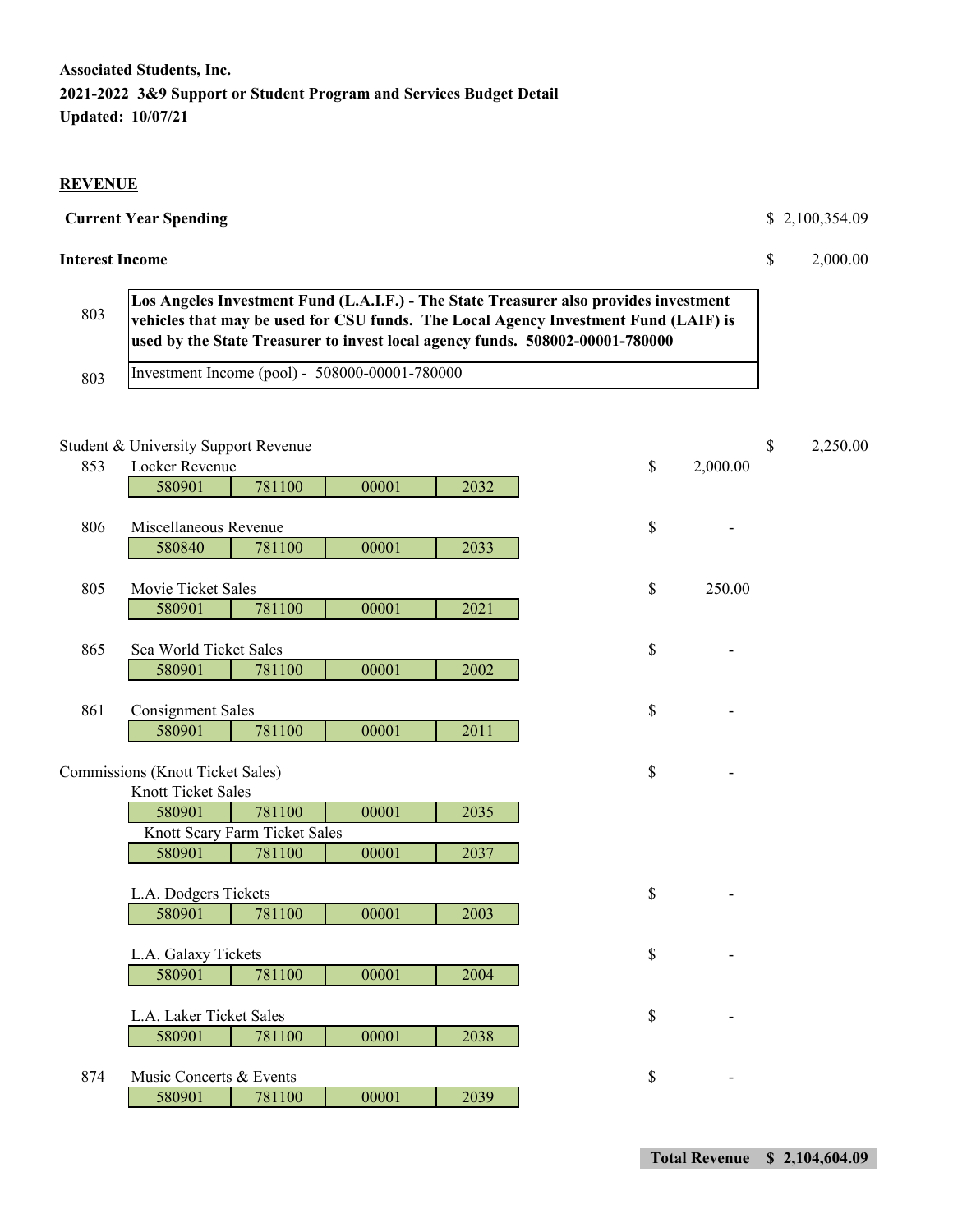#### **RESERVES**

|                           | 2021-2022 | 3 & 9           | 6 & 6 | 9 & 3 |
|---------------------------|-----------|-----------------|-------|-------|
| <b>Working Capital</b>    | 46,227.28 | 210,460.00      |       |       |
| <b>Current Operations</b> |           | 150,000.00      |       |       |
| Capital Replacement       |           | 100,000.00      |       |       |
| Planned Future Operations |           | 51,356.00<br>ъD |       |       |
|                           |           |                 |       |       |

| \$46,227.28<br><b>TOTAL</b><br>\$511,816.00<br><b>\$0.00</b> | \$0.00 |
|--------------------------------------------------------------|--------|
|--------------------------------------------------------------|--------|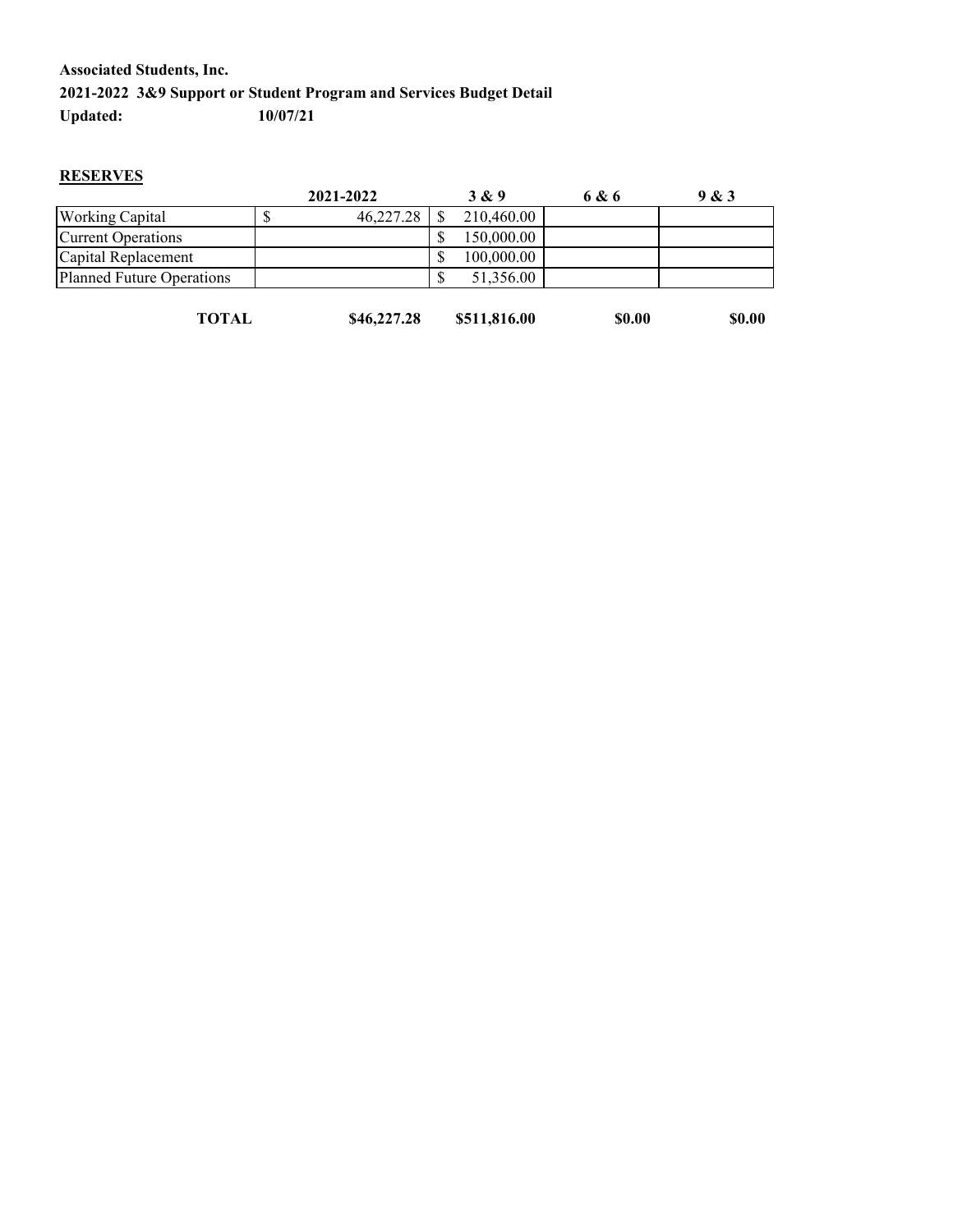## **STUDENT ORGANIZATION DIRECT FUNDING AND CO-SPONSORSHIPS**

| 660967<br>Account      | 00001     | 784000      |       |       |              |
|------------------------|-----------|-------------|-------|-------|--------------|
|                        | 2021-2022 | 3 & 9       | 6 & 6 | 9 & 3 |              |
| <b>Fall Semester</b>   | \$47,500  | \$12,500.00 |       |       | \$<br>60,000 |
| <b>Spring Semester</b> | \$47,500  | \$12,500.00 |       |       | \$<br>60,000 |

**Grand Total \$ 120,000.00**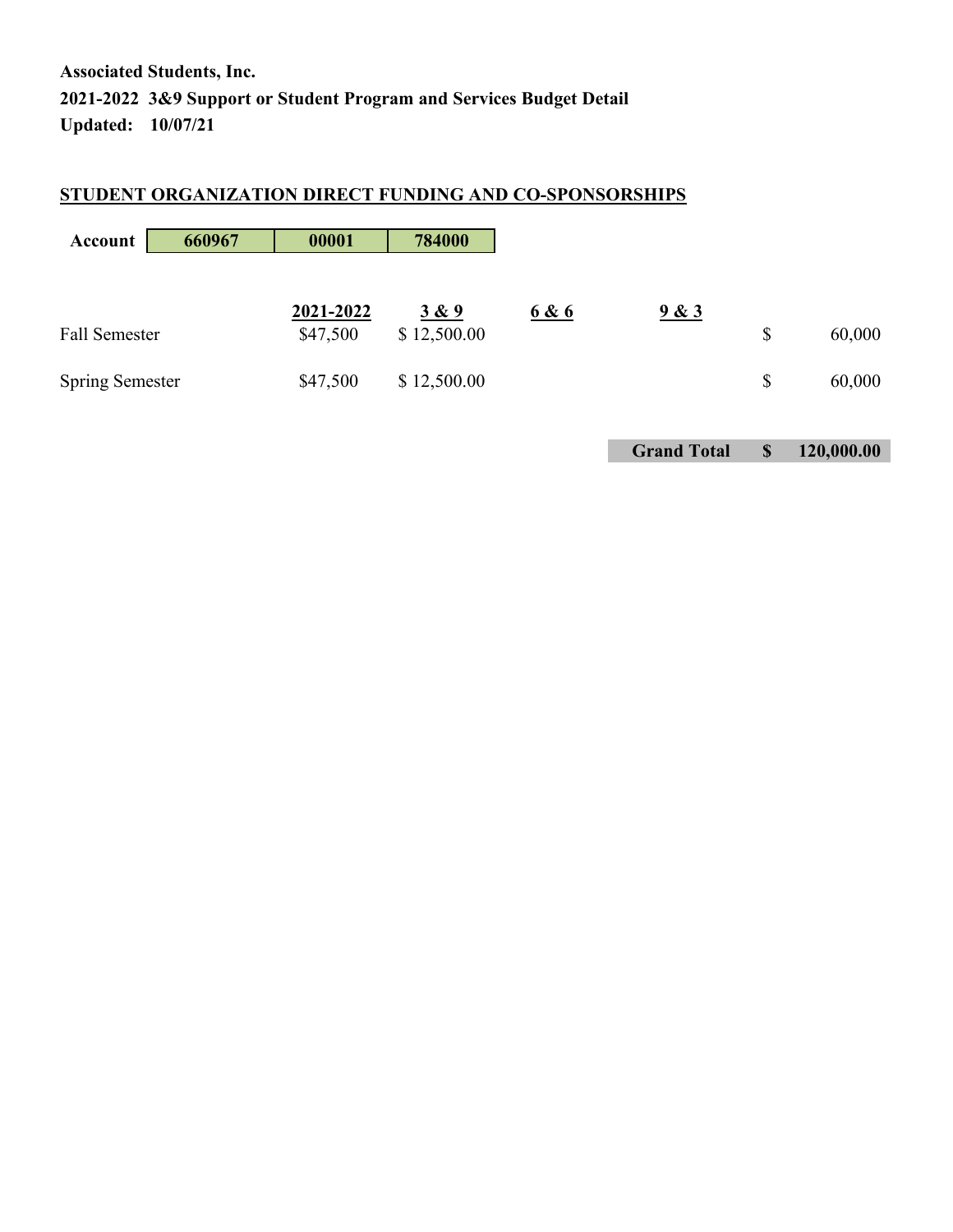#### **TEXTBOOK REIMBURSMENT**

| Account | 660864 | 00001 | 784200     |                |                |                          |              |              |
|---------|--------|-------|------------|----------------|----------------|--------------------------|--------------|--------------|
|         |        |       |            |                |                |                          |              |              |
|         |        |       | 2021-2022  | 3 & 9          | 6 & 6          | 9 & 3                    |              | <b>Total</b> |
| Fall    |        |       | \$6,000.00 | $$6,000.00$ \$ | $\blacksquare$ | $\overline{\phantom{a}}$ | $\mathbb{S}$ | 12,000.00    |
| Spring  |        |       | \$6,000.00 | $$6,000.00$ \$ | $\blacksquare$ | $\overline{\phantom{a}}$ |              | 12,000.00    |

**Grand Total \$ 24,000.00**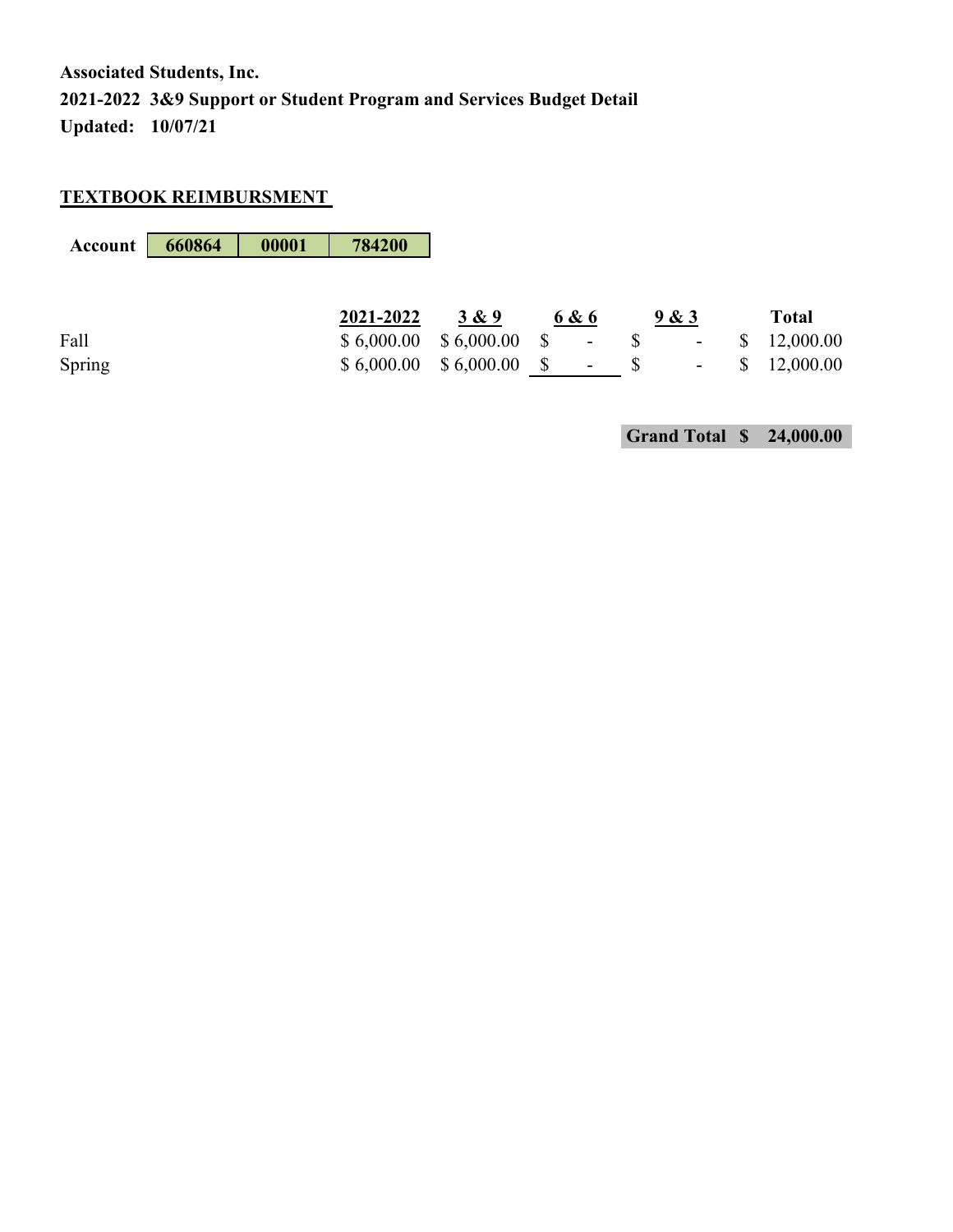## **PROGRAMMING & ADVOCACY BUDGET BREAKDOWN**

**Account 660965 00001 784000**

| Housing and Resident Outreach<br>660965-00001-784000-2045                                                          |          |               |             |
|--------------------------------------------------------------------------------------------------------------------|----------|---------------|-------------|
| Environmental and Sustainability Efforts<br>660965-00001-784000-2046                                               |          |               |             |
| Veterans Outreach<br>660965-00001-784000-2047                                                                      |          |               |             |
|                                                                                                                    |          |               |             |
| irit Week, Campaign, and Pride Initiatives<br>660965-00001-784000-2056<br>Welcome Week<br>660965-00001-784000-2057 |          |               |             |
| <b>WELCOME WEEK</b>                                                                                                |          | $\mathcal{S}$ | 2,000.00    |
| <b>Event Support and Giveaways</b>                                                                                 | \$2,000  |               |             |
| STREET TEAM   SCREAMING EAGLES ALLOCATION                                                                          |          | \$            | 1,500.00    |
| Launch, Networking, and Appreciation Events                                                                        | \$500    |               |             |
| Gear and Giveaways                                                                                                 | \$1,000  |               |             |
| CABINET OF COMMISSIONERS PROGRAM ALLOCATION                                                                        |          | $\mathcal{S}$ | 12,000.00   |
| Housing Resident Support and Outreach                                                                              | \$3,000  |               |             |
| Environmental and Sustainability Efforts                                                                           | \$3,000  |               |             |
| Veterans Support and Outreach                                                                                      | \$3,000  |               |             |
| Public Relations & Marketing Commissioner                                                                          | \$3,000  |               |             |
| International Office - \$650                                                                                       |          |               |             |
| <b>Student Success Fair - \$800</b>                                                                                |          |               |             |
| SPIRIT AND PRIDE INITIATIVES ALLOCATION                                                                            |          | $\mathbb{S}$  | 34,000.00   |
| Athletics Events Special Home Game Events                                                                          | \$5,000  |               |             |
| 2021 SPIRIT WEEK - BASKETBALL HOMECOMING                                                                           | \$16,000 |               |             |
|                                                                                                                    |          |               |             |
| <b>Spirit Shirts</b>                                                                                               | \$2,000  |               |             |
| Special Event Publicity and Large Scale Decals<br>Grad-Chill-A                                                     | \$2,500  |               |             |
|                                                                                                                    | \$8,500  |               |             |
| General Election 660965-00001-784000-2058                                                                          |          |               |             |
| ASI GENERAL ELECTION ALLOCATION                                                                                    |          |               | \$12,000.00 |
|                                                                                                                    | \$5,500  |               |             |
| Publicity/Postcards/Flyers<br><b>University Times Advertisements</b>                                               |          |               |             |
| Referendum                                                                                                         | \$0      |               |             |
|                                                                                                                    | \$3,000  |               |             |
| Election Events (e.g. debates, briefings)                                                                          | \$3,000  |               |             |
| <b>Election Tabling</b>                                                                                            | \$500    |               |             |
| Music and Concert Events 660965-00001-784000-2039                                                                  |          |               |             |
| LUCKMAN STUDENT CONCERT SERIES                                                                                     |          |               |             |
|                                                                                                                    |          | \$            |             |
| MOU pending - ASI, U-SU, Luckman Fine Arts Complex                                                                 |          |               |             |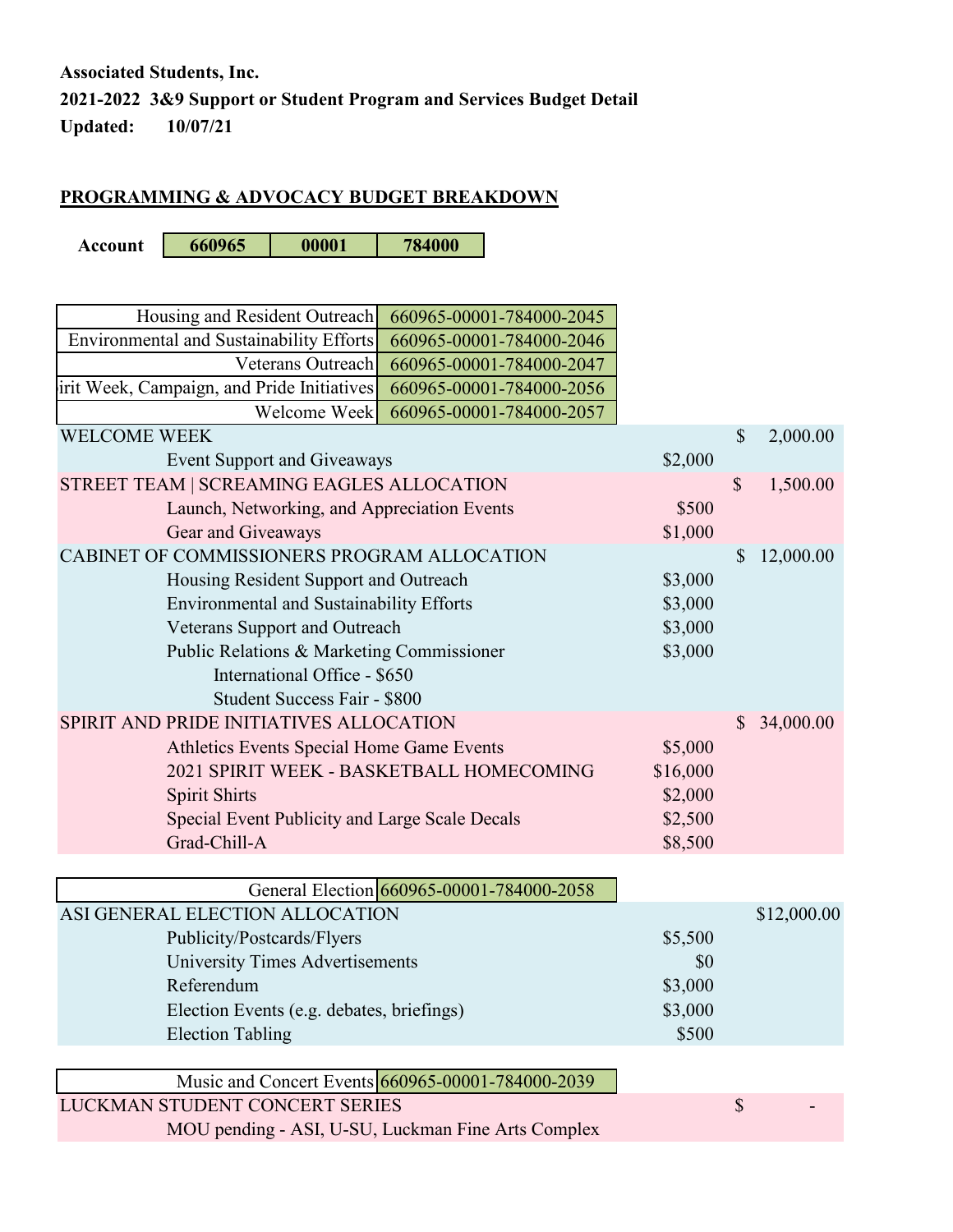| ECS&T Co-Curricular Initiatives 660965-00001-784000-2059     |            |    |           |
|--------------------------------------------------------------|------------|----|-----------|
|                                                              |            |    |           |
| B&E Reps Co-Curricular Initiatives 660965-00001-784000-2060  |            |    |           |
| CCOE Reps Co-Curricular Initiatives 660965-00001-784000-2061 |            |    |           |
| A&L Reps Co-Curricular Initiatives 660965-00001-784000-2062  |            |    |           |
| HHS Reps Co-Curricular Initiatives 660965-00001-784000-2063  |            |    |           |
| NSS Reps Co-Curricular Initiatives 660965-00001-784000-2064  |            |    |           |
| <b>COLLEGE REPRESENTATIVES FUNDING ALLOCATION</b>            |            |    |           |
| CABINET OF COLLEGE REPRESENTATIVES ALLOCATION                |            | \$ | 6,000.00  |
| Co-Curricular Initiatives                                    | \$2,000.00 |    |           |
| Club/College Council Collaborations                          | \$2,000.00 |    |           |
| Networking   Mixers   College Services Intro Events          | \$2,000.00 |    |           |
| <b>COLLEGE SPECIFIC ALLOCATIONS</b>                          |            | S  | 18,000.00 |
| Arts and Letters                                             | \$3,000    |    |           |
| <b>Business and Economics</b>                                | \$3,000    |    |           |
| Engineering, Computer Science, and Technology                | \$3,000    |    |           |
| <b>Health and Human Services</b>                             | \$3,000    |    |           |
| <b>Natural and Social Sciences</b>                           | \$3,000    |    |           |
| <b>Charter College of Education</b>                          | \$3,000    |    |           |
|                                                              |            |    |           |
| Campus Affairs Rep 660965-00001-784000-2067                  |            |    |           |

|    |                                                        | $\mathcal{S}$                                                                                                                                                                            | 26,750.00 |
|----|--------------------------------------------------------|------------------------------------------------------------------------------------------------------------------------------------------------------------------------------------------|-----------|
|    |                                                        |                                                                                                                                                                                          |           |
| S  | 500.00                                                 |                                                                                                                                                                                          |           |
|    |                                                        |                                                                                                                                                                                          |           |
|    |                                                        |                                                                                                                                                                                          |           |
|    |                                                        |                                                                                                                                                                                          |           |
|    |                                                        |                                                                                                                                                                                          |           |
| \$ | 250.00                                                 |                                                                                                                                                                                          |           |
|    |                                                        |                                                                                                                                                                                          |           |
|    |                                                        |                                                                                                                                                                                          |           |
|    |                                                        |                                                                                                                                                                                          |           |
|    |                                                        |                                                                                                                                                                                          |           |
|    |                                                        |                                                                                                                                                                                          |           |
|    |                                                        |                                                                                                                                                                                          |           |
|    |                                                        |                                                                                                                                                                                          |           |
|    |                                                        |                                                                                                                                                                                          |           |
|    |                                                        |                                                                                                                                                                                          |           |
|    | CLDE Conference (Move to Student Government Travel) \$ | LEGISLATIVE AFFAIRS AND ADVOCACY COMMITTEE ALLOCATION<br>\$9,000.00<br>\$5,000.00<br>\$1,000.00<br>DIVERSITY INCLUSION & CIVIC ENGAGEMENT FUNDING ALLOCATION<br>\$2,500.00<br>\$8,500.00 |           |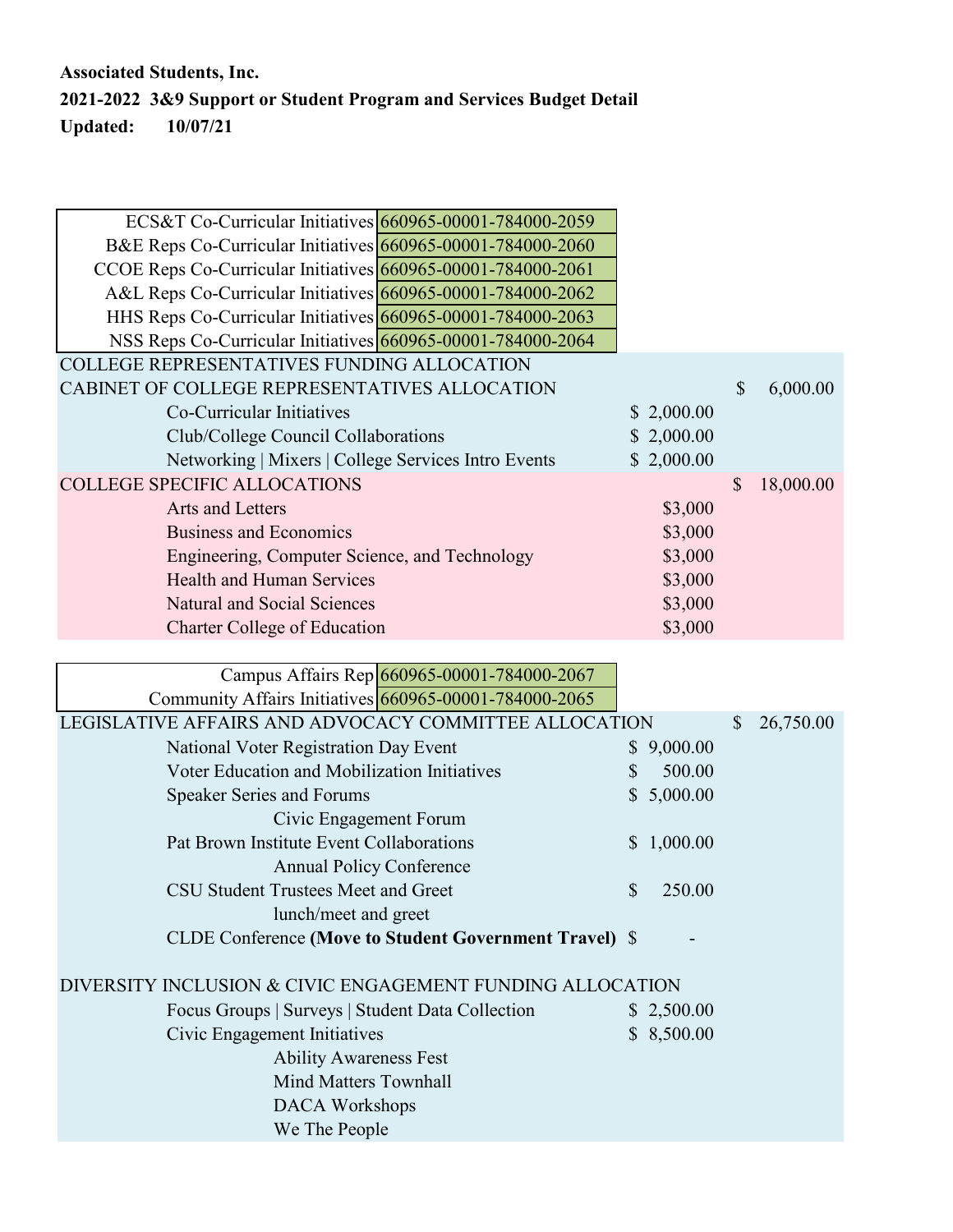| <b>LOBBY CORPS</b>                                               |              |             | $\mathbb{S}$ | 2,500.00  |
|------------------------------------------------------------------|--------------|-------------|--------------|-----------|
| <b>Recruitment and Marketing</b>                                 | $\mathbb{S}$ | 500.00      |              |           |
| <b>Tabling Supplies</b>                                          |              |             |              |           |
| <b>LAAC</b> Meeting Hospitality                                  |              |             |              |           |
| Uniforms and Lobbying/Clinic Materials                           |              | \$2,000.00  |              |           |
| Lobby Corps Journals and Postcards                               |              |             |              |           |
|                                                                  |              |             |              |           |
| Alternative Spring Break 660965-00001-784000-2066                |              |             |              |           |
| ALTERNATIVE BREAK - INTERNATIONAL SERVICE LEARNING               |              |             | \$           | 17,200.00 |
| Participant Scholarships (\$500 x 30)                            |              | \$15,000.00 |              |           |
| Alternative Break Class - Hospitality and Supplies               |              | \$1,000.00  |              |           |
| Travel/Special Insurance and International Phone                 |              | \$1,200.00  |              |           |
|                                                                  |              |             |              |           |
| <b>ASI</b> App Incentives                                        |              |             | $\mathbb{S}$ |           |
| CSULA ALUMNI GALA                                                |              |             | $\mathbb{S}$ | 350.00    |
| Program Advertisement (\$250) & Tickets for BOD $(2*\$50=\$100)$ |              |             |              |           |
|                                                                  |              |             |              |           |
| General Programming Support 660965-00001-784000-2068             |              |             |              |           |
| <b>GENERAL PROGRAMMING SUPPLY</b>                                |              |             | $\mathbb{S}$ |           |
| Parking                                                          | \$           |             |              |           |
| Room and Venue Rentals                                           | \$           |             |              |           |
| <b>Additional Supplies</b>                                       | \$           |             |              |           |
|                                                                  |              |             |              |           |

**Grand Total \$132,300.00**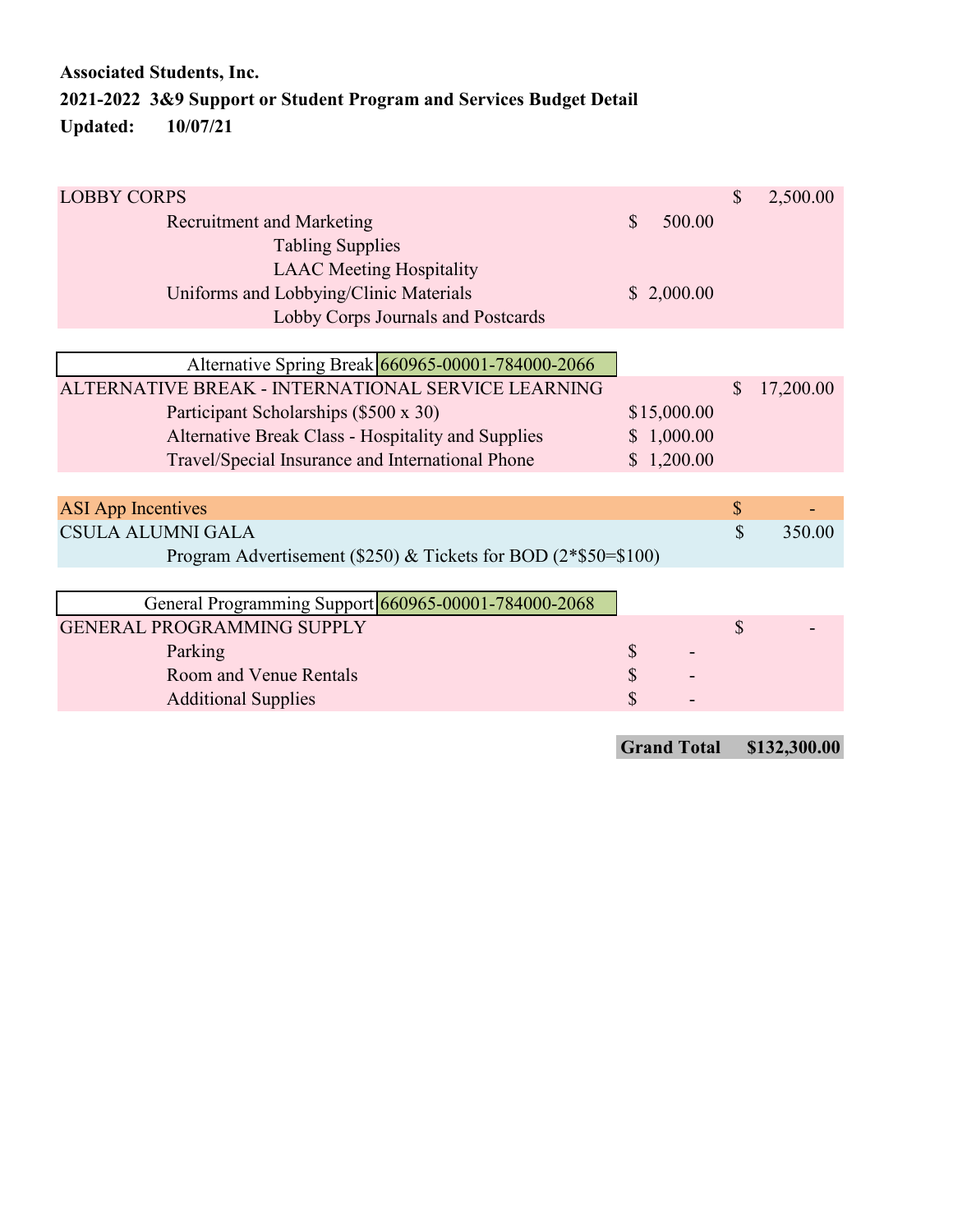#### **MARKETING AND ADVERTISEMENT**

**Account 660017 00001 784000**

| Marking and Branding Initiative                                                                                      |    |          |                    |           |  |  |
|----------------------------------------------------------------------------------------------------------------------|----|----------|--------------------|-----------|--|--|
| Funding will be used to develop a collaboration with the Cal State LA Marketing Department and Marketing Club. The   |    |          |                    |           |  |  |
| goal will be to expand the brand of ASI campus wide while providing Cal State L.A. Students with hands on experience |    |          |                    |           |  |  |
| in the field of marketing. ASI Involvement Literature/Brochure                                                       |    |          |                    |           |  |  |
|                                                                                                                      |    |          |                    |           |  |  |
|                                                                                                                      |    |          |                    |           |  |  |
| T-Shirts, Banners/Pens/Etc. i.e. - Polo's and other ASI Gear                                                         |    |          | \$                 | 3,000.00  |  |  |
| Supplies (Tabloid Hammermill)                                                                                        |    |          | \$<br>$\mathbf{S}$ | 1,600.00  |  |  |
| Program Marketing                                                                                                    |    |          |                    |           |  |  |
| Fall                                                                                                                 | \$ |          |                    |           |  |  |
| Spring                                                                                                               | \$ |          |                    |           |  |  |
|                                                                                                                      |    |          |                    |           |  |  |
| <b>General Marketing</b>                                                                                             |    |          |                    |           |  |  |
| Promotional and SWAG Items                                                                                           |    |          | \$                 | 2,000.00  |  |  |
|                                                                                                                      |    |          |                    |           |  |  |
| Fall                                                                                                                 | \$ | 1,000.00 |                    |           |  |  |
| Spring                                                                                                               | \$ | 1,000.00 |                    |           |  |  |
|                                                                                                                      |    |          |                    |           |  |  |
| Summer Orientation Postcards & Giveaways                                                                             |    |          | \$                 |           |  |  |
| Calendar Development                                                                                                 |    |          | \$                 | 11,000.00 |  |  |
| Fall Event Calendar                                                                                                  | \$ | 5,000.00 |                    |           |  |  |
| Spring Event Calendar                                                                                                | \$ | 6,000.00 |                    |           |  |  |
|                                                                                                                      |    |          |                    |           |  |  |
| Promotional Give-a-ways                                                                                              |    |          |                    |           |  |  |
| Summer                                                                                                               |    |          |                    |           |  |  |
| - Blue Books                                                                                                         |    |          | \$                 | 1,500.00  |  |  |
| - Scantrons                                                                                                          |    |          | \$                 | 1,500.00  |  |  |
| Fall                                                                                                                 |    |          |                    |           |  |  |
| - Blue Books                                                                                                         |    |          | \$                 | 5,000.00  |  |  |
| - Scantrons                                                                                                          |    |          | \$                 | 3,350.00  |  |  |
| Spring                                                                                                               |    |          |                    |           |  |  |
| - Blue Books                                                                                                         |    |          | \$                 | 5,000.00  |  |  |
| - Scantrons                                                                                                          |    |          | \$                 | 3,350.00  |  |  |
|                                                                                                                      |    |          |                    |           |  |  |

| Toshiba              |                    |   | Black/White |                      | <b>Color</b> |             | Scan   |
|----------------------|--------------------|---|-------------|----------------------|--------------|-------------|--------|
|                      | Cost Per Click     | S | 0.10        | S                    | 0.75         | S           | 0.05   |
| Copier One Projected |                    |   | 1,000       |                      | 1,750        |             | 500    |
| Copier Two           | Usage              |   | 1,000       |                      |              |             |        |
|                      | <b>Total Usage</b> |   | 2,000       |                      | 1,750        |             | 500    |
|                      | Projected Cost     |   | 200.00      | \$                   | 1,312.50     | S           | 25.00  |
|                      | Monthly            |   | 12          |                      | 12           |             | 12     |
|                      |                    |   | \$2,400.00  |                      | \$15,750.00  | S           | 300.00 |
|                      |                    |   |             | Projected Total Cost |              | \$18,450.00 |        |

 $\frac{1}{2}$   $\frac{18,450.00}{5}$ 

| <b>Grand Total</b> | \$56,250.00        |
|--------------------|--------------------|
| Less               | $\sqrt{28,125.00}$ |
|                    | \$28,125.00        |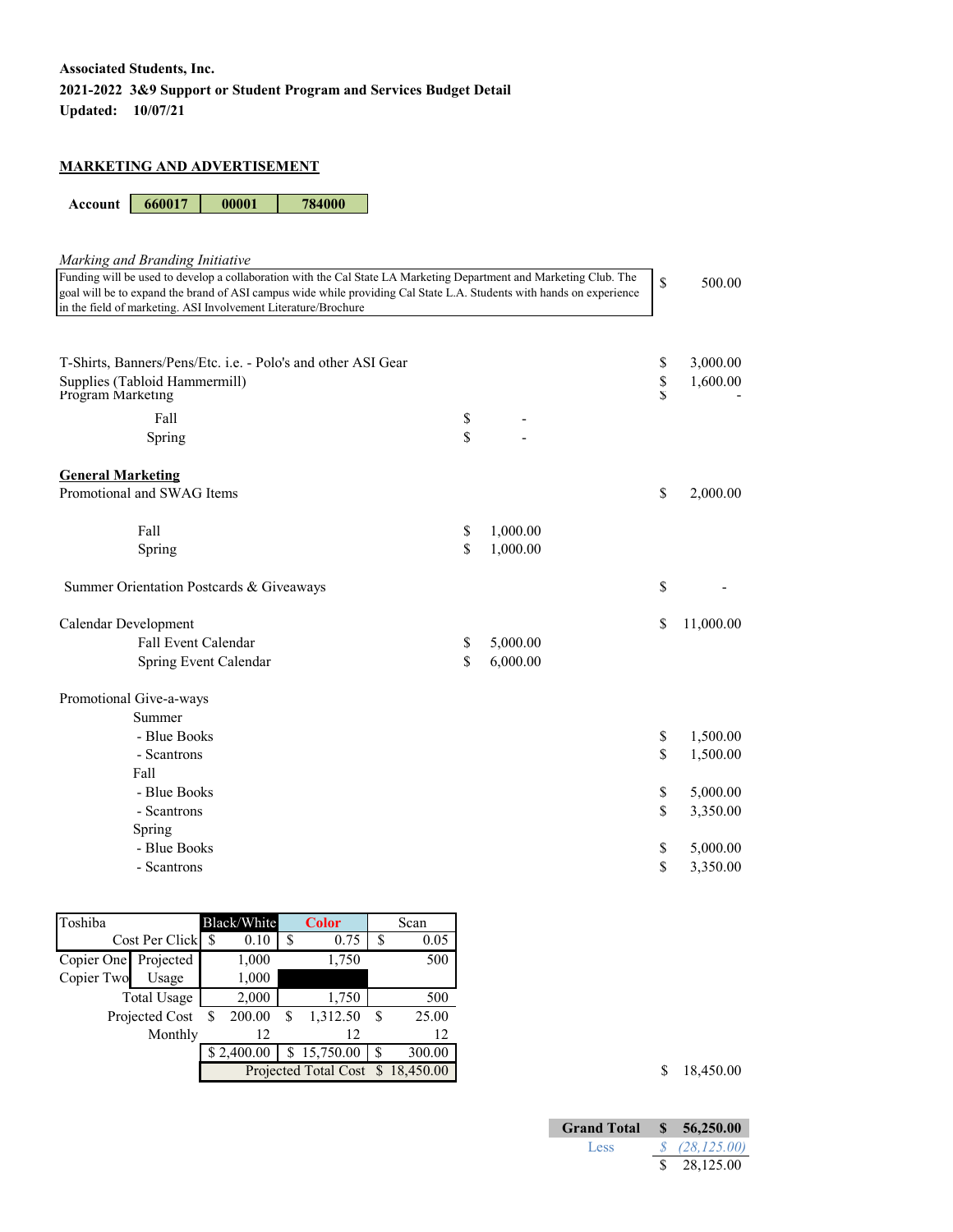#### **COMMITTEE PERMITS/VOUCHERS**

| <b>Account</b>     | 660864                                      | 00001 | 784000                                                 |    |                      |                |
|--------------------|---------------------------------------------|-------|--------------------------------------------------------|----|----------------------|----------------|
|                    |                                             |       |                                                        |    |                      |                |
| Incentive Forecast |                                             |       |                                                        |    |                      | \$<br>2,250.00 |
|                    |                                             |       |                                                        |    |                      |                |
|                    | Internal Committees                         |       |                                                        | \$ | 750.00               |                |
|                    | External Committees                         |       |                                                        | \$ | 1,500.00             |                |
|                    |                                             |       |                                                        |    |                      |                |
|                    |                                             |       | Shared Governance Recruitment Ad Hoc Committee Funding |    |                      | \$<br>3,000.00 |
|                    |                                             |       |                                                        |    |                      |                |
|                    | <b>Shared Governance Appreciation Event</b> |       |                                                        |    |                      | \$<br>2,500.00 |
|                    |                                             |       |                                                        |    | <b>Grand Total S</b> | 7,750.00       |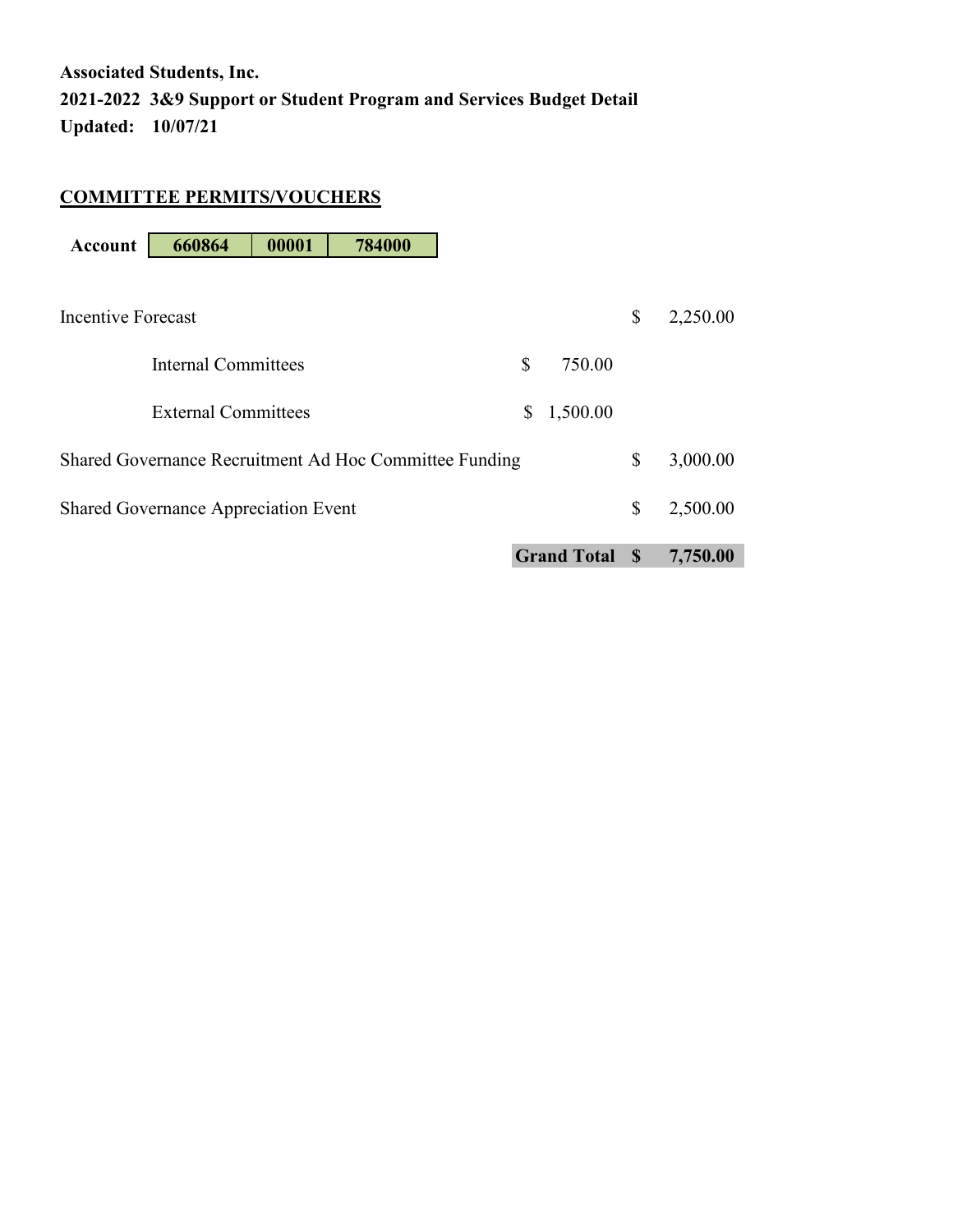#### **ASI SCHOLARSHIPS & AWARDS**

| Account           | 609950   | 00001        | 784200         |                                                                               |                               |
|-------------------|----------|--------------|----------------|-------------------------------------------------------------------------------|-------------------------------|
|                   |          |              |                | Project #050085 / Item Type# 82948                                            |                               |
|                   | \$500.00 | $\mathbf{x}$ | $\theta$       | <b>Students</b>                                                               | \$                            |
|                   |          |              |                | Raul Henderson Spirit Scholarship Awards   Project #050084 / Item Type# 82947 |                               |
|                   | \$500.00 | $\mathbf{x}$ | $\overline{4}$ | <b>Students</b>                                                               | \$2,000.00                    |
| Donation \$250.00 |          | $\mathbf{x}$ | $\theta$       | Paid out of Spirit Week<br><b>Students</b>                                    | \$<br>-                       |
|                   |          |              |                |                                                                               | <b>Grand Total \$2,000.00</b> |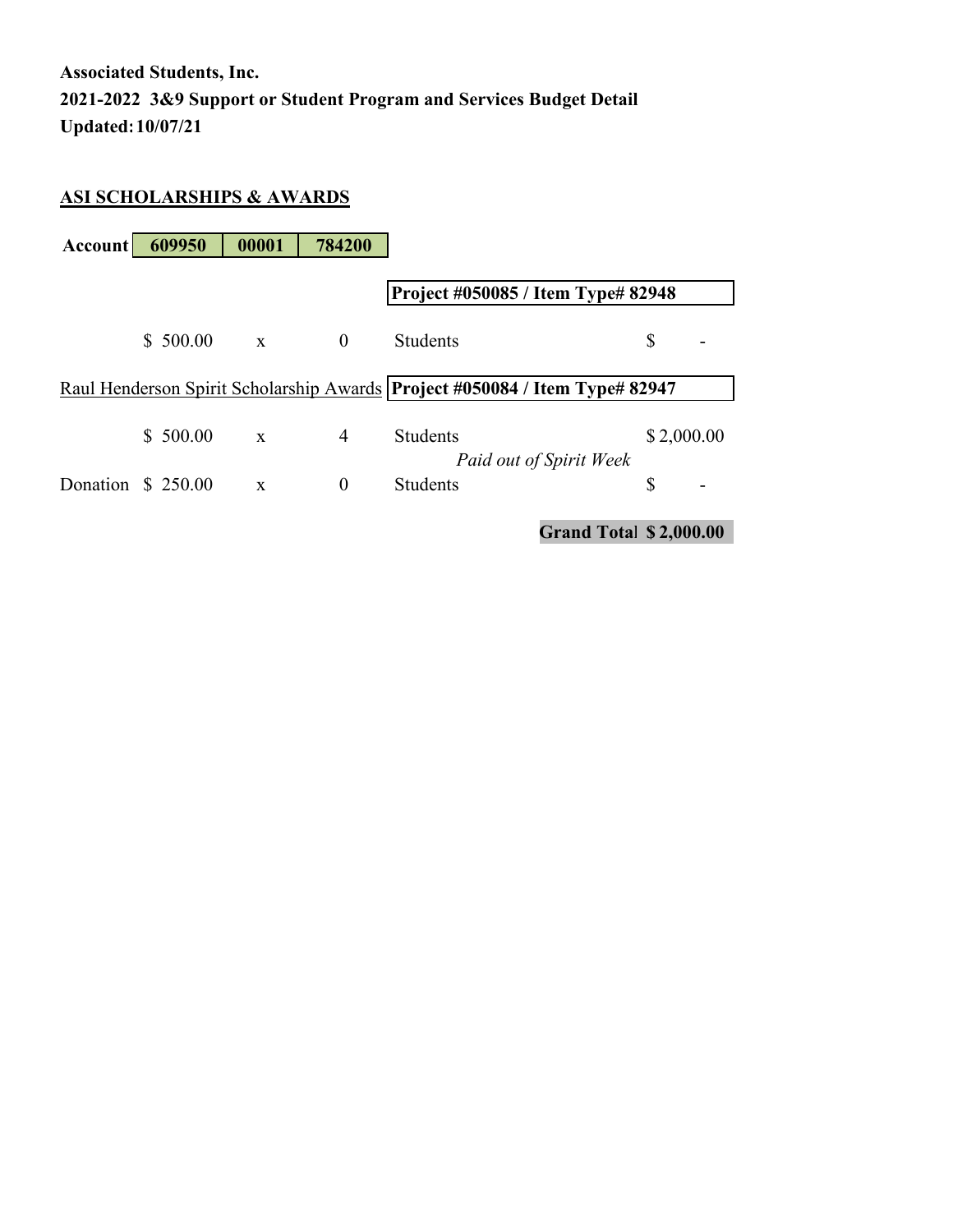#### **ANNA BING ARNOLD CHILD CARE CENTER**

| Account | 660961 | 00001 | 784100  |         |                    |                                      |                           |
|---------|--------|-------|---------|---------|--------------------|--------------------------------------|---------------------------|
|         |        |       | 2006-07 |         |                    | \$                                   | 140,441.00                |
|         |        |       | 2007-08 | 3.50%   |                    | \$<br>\$                             | 4,915.44<br>135,525.57    |
|         |        |       | 2008-09 | 3%      |                    | \$<br>$\overline{\mathcal{S}}$       | 4,065.77<br>131,459.80    |
|         |        |       | 2009-10 |         |                    | \$                                   | 136,587.00                |
|         |        |       | 2010-11 | 20%     |                    | \$<br>$\overline{\mathcal{S}}$       | (27,317.40)               |
|         |        |       | 2011-12 | 7.50%   |                    | $\boldsymbol{\mathbb{S}}$            | 109,269.60<br>8,195.22    |
|         |        |       |         |         |                    | $\overline{\mathcal{S}}$             | 117,464.82                |
|         |        |       | 2012-13 | 10%     | Adjustment         | $\$$<br>\$                           | 7,746.48<br>125,211.30    |
|         |        |       | 2015-16 | $0.0\%$ |                    | \$                                   |                           |
|         |        |       |         |         |                    | \$<br>$\sqrt{\ }$                    | 125,211.30<br>125,211.00  |
|         |        |       | 2016-17 |         |                    | \$                                   | 125,211.00                |
|         |        |       |         |         | Adjustment         | $\boldsymbol{\$}$<br>$\overline{\$}$ | (15,211.00)<br>110,000.00 |
|         |        |       | 2017-18 |         |                    | \$                                   | 125,211.00                |
|         |        |       | 2018-19 |         |                    | \$                                   | 140,779.00                |
|         |        |       | 2019-20 |         |                    | \$                                   | 140,779.00                |
|         |        |       | 2020-21 |         |                    | \$                                   | 140,779.00                |
|         |        |       | 2021-22 |         |                    | \$                                   | 140,779.00                |
|         |        |       |         |         | <b>Grand Total</b> | $\mathbb{S}$                         | 140,779.00                |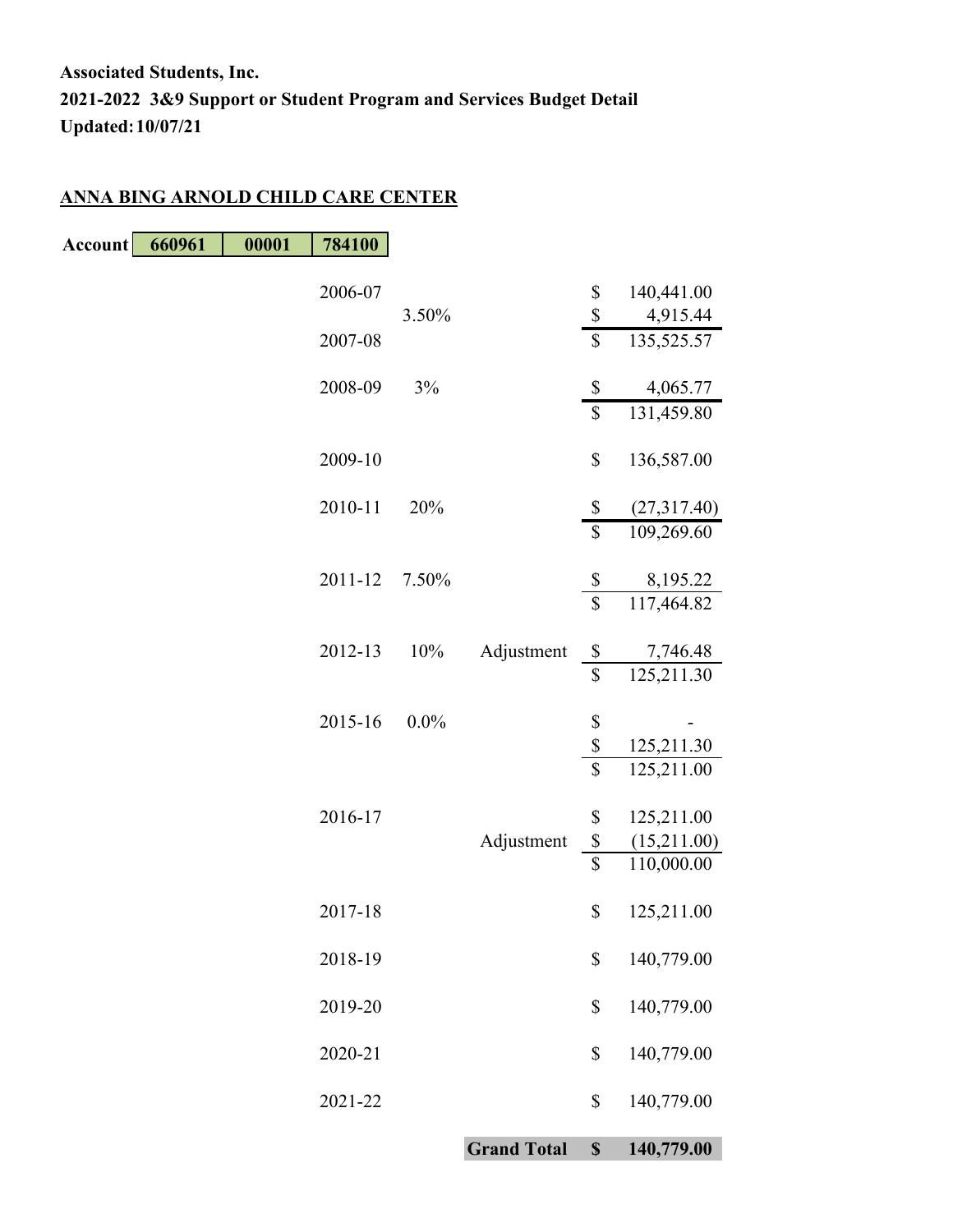#### **EPIC**

**Account 660964 00001 784100**

| 2006-07 | 3.5% reduction |            | \$18,000.00<br>\$<br>(630.00)<br>\$17,370.00 |
|---------|----------------|------------|----------------------------------------------|
| 2007-08 | 5% reduction   |            | \$<br>(868.50)<br>\$16,501.50                |
| 2008-09 | No Change      |            | \$16,501.50                                  |
| 2009-10 | Increase       |            | \$16,501.50                                  |
| 2010-11 | 20%            | Adjustment | \$ (3,400.00)                                |
| 2011-12 | 15%            | Adjustment | \$13,101.50<br>\$1,965.23<br>\$15,066.73     |
| 2012-13 | 7%             | Adjustment | \$1,054.67<br>\$16,121.40                    |
| 2015-16 | 3%             |            | \$<br>483.64<br>\$16,121.40                  |
| 2015-16 |                |            | \$15,637.75                                  |
| 2016-17 |                |            | \$<br>7,721.00                               |
| 2017-18 |                |            | \$12,000.00                                  |
| 2018-19 |                |            | \$12,000.00                                  |
| 2019-20 |                |            | \$10,000.00                                  |
| 2020-21 |                |            | 10,000.00<br>\$                              |
| 2021-22 |                |            | \$10,000.00                                  |

**Grand Total \$ 10,000.00**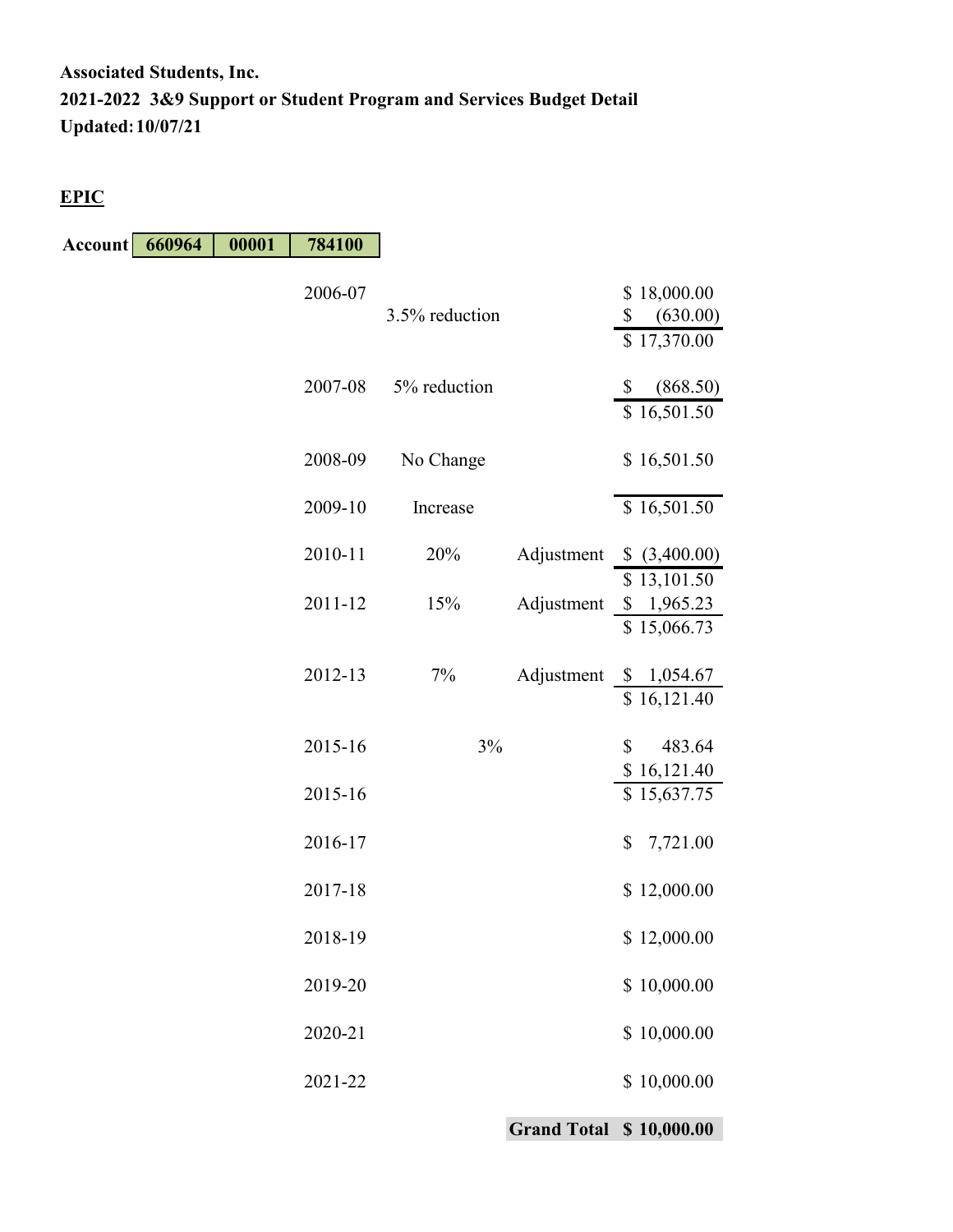## **DREAMERS RESOURCE CENTER**

| <b>Account</b> 660979 | 00001 | 784100 |
|-----------------------|-------|--------|

|         | <b>Grand Total \$13,000.00</b> |             |
|---------|--------------------------------|-------------|
| 2021-22 |                                | \$13,000.00 |
| 2020-21 |                                | \$13,000.00 |
| 2019-20 |                                | \$13,000.00 |
| 2018-19 |                                | \$13,000.00 |
| 2017-18 |                                | \$17,000.00 |
| 2016-17 |                                | \$17,000.00 |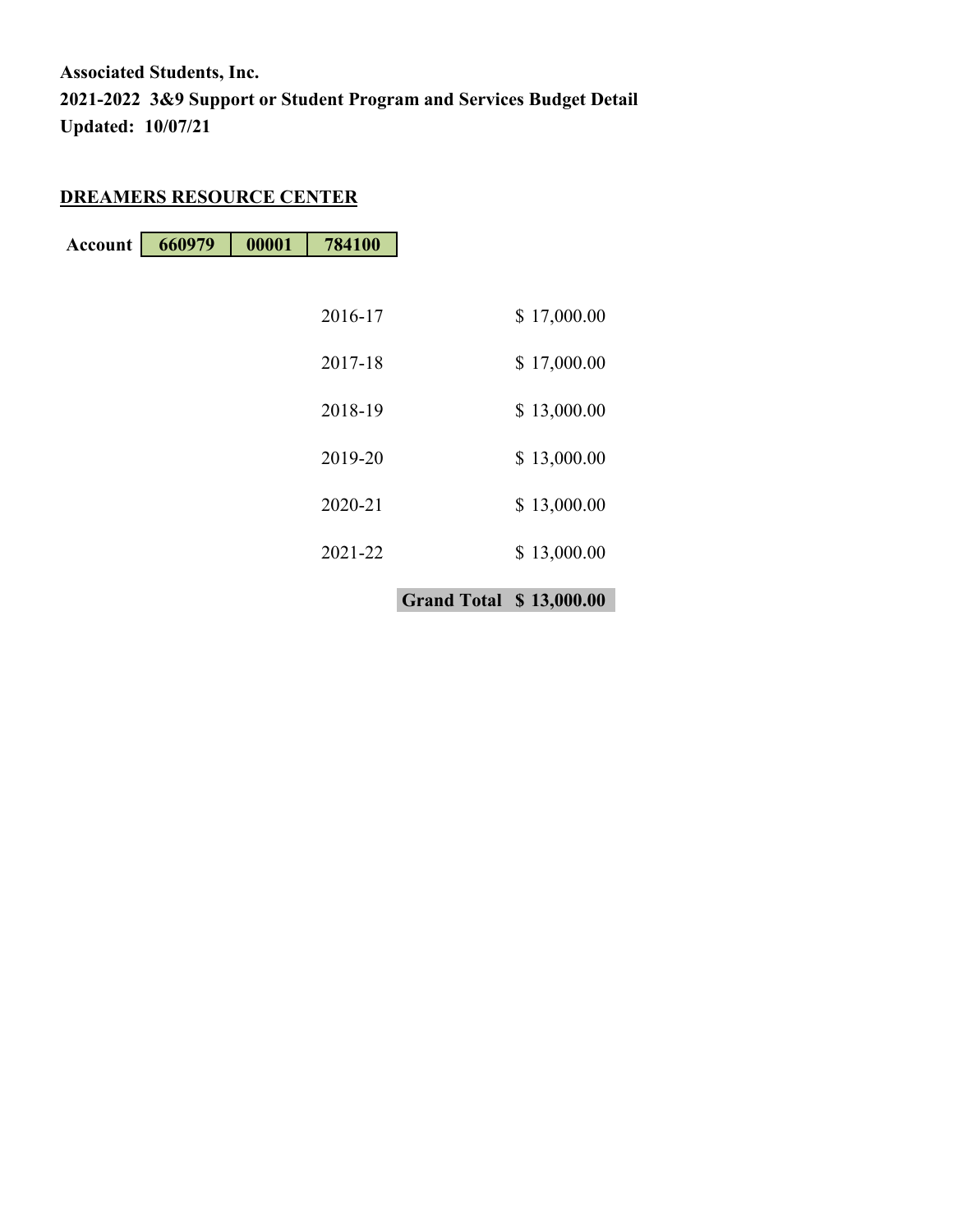## **VETERANS RESOURCE CENTER**

**Account 660981 00001 784100**

|         | Grand Total \$ 9,000.00 |                |
|---------|-------------------------|----------------|
| 2021-22 |                         | \$<br>9,000.00 |
| 2020-21 |                         | \$<br>9,000.00 |
| 2019-20 |                         | \$<br>9,000.00 |
| 2018-19 |                         | \$10,000.00    |
| 2017-18 |                         | \$<br>9,700.00 |
| 2016-17 |                         | \$<br>9,700.00 |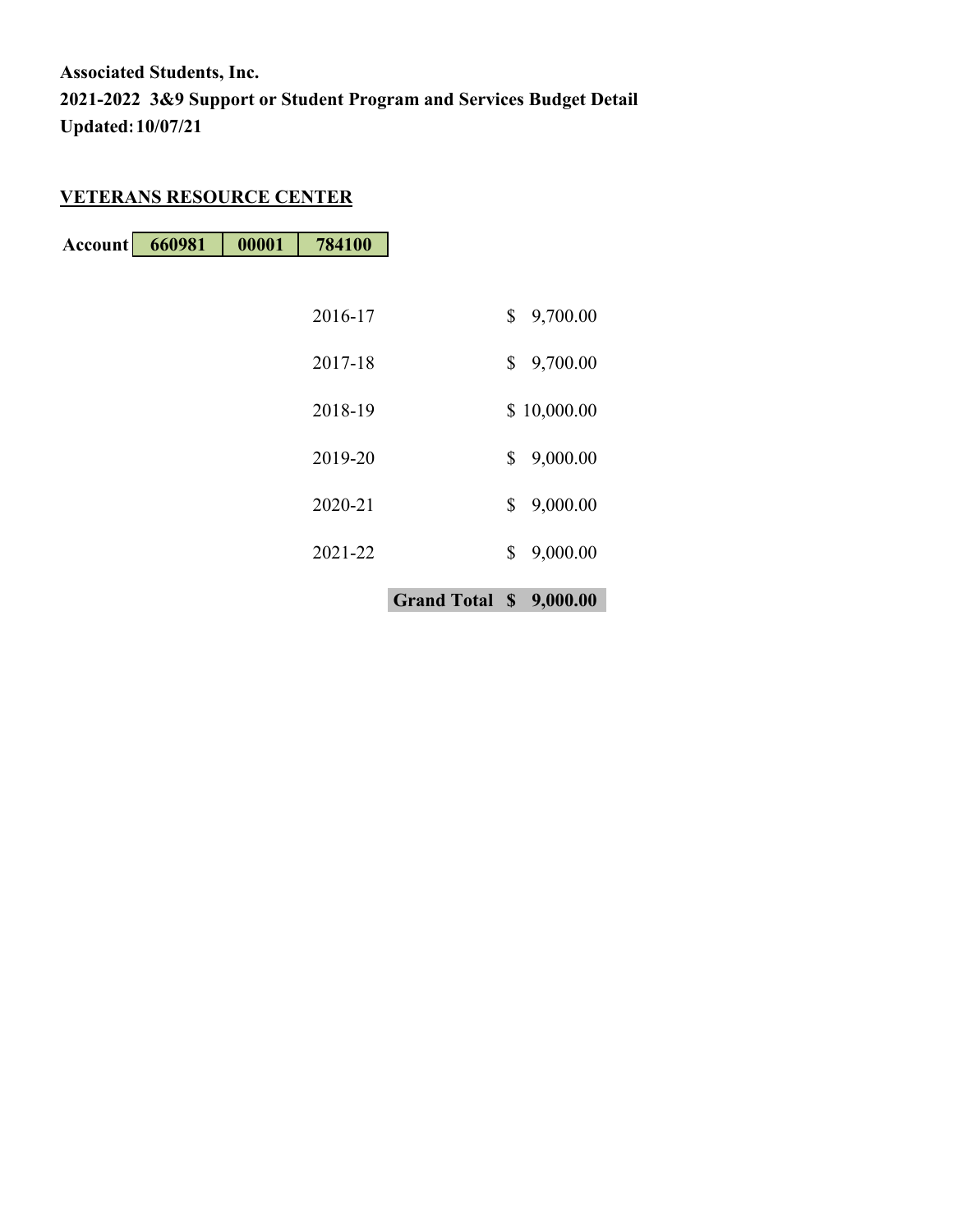## **STUDENT BASIC NEEDS (formerly Food Pantry)**

| Account | 660982 | 00001 | 784100  |                                |             |
|---------|--------|-------|---------|--------------------------------|-------------|
|         |        |       |         |                                |             |
|         |        |       | 2018-19 |                                | \$10,000.00 |
|         |        |       | 2019-20 |                                | \$10,000.00 |
|         |        |       | 2020-21 |                                | \$10,000.00 |
|         |        |       | 2021-22 |                                | \$10,000.00 |
|         |        |       |         | <b>Grand Total \$10,000.00</b> |             |